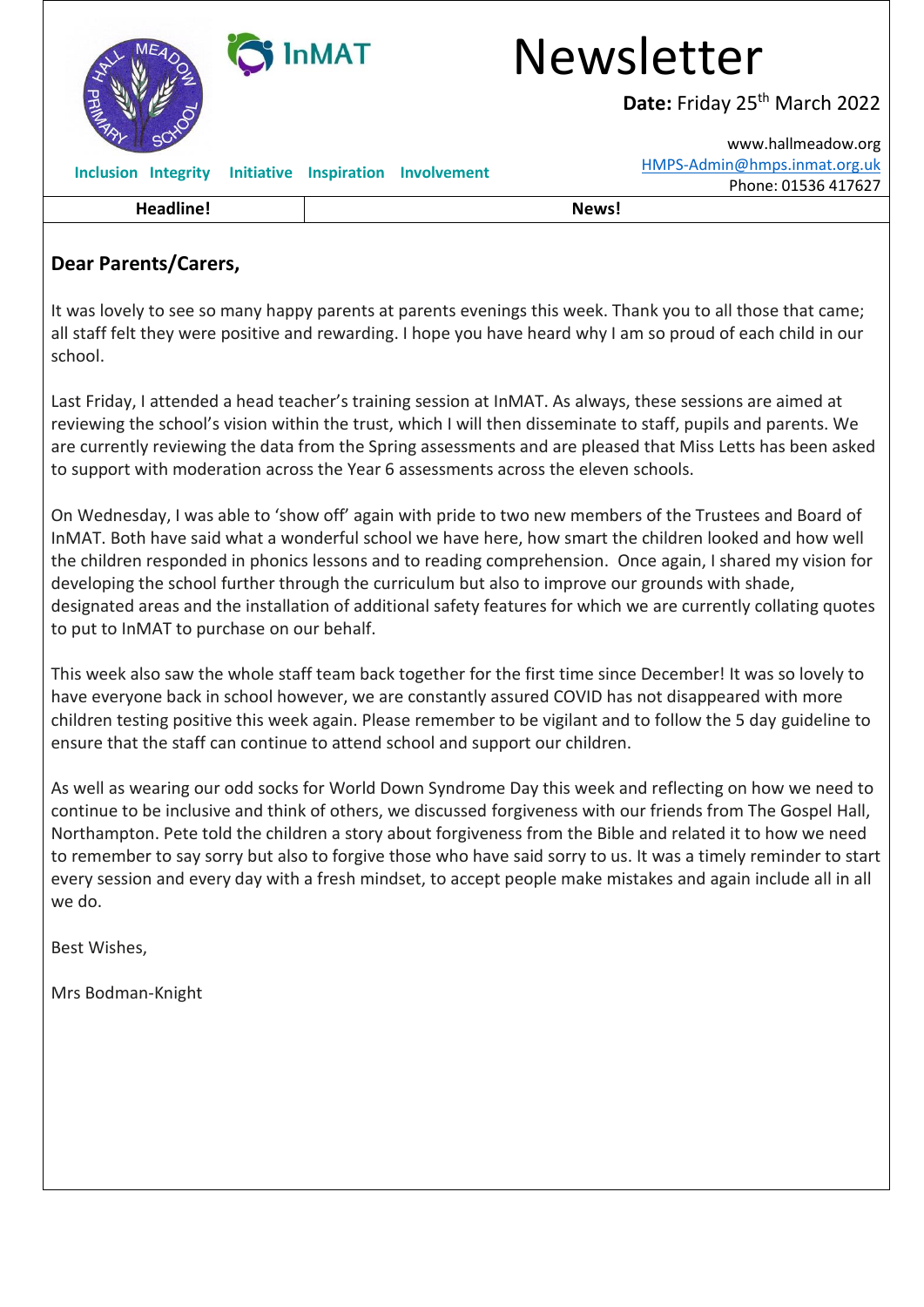#### **Inappropriate Content – Poppy's Playtime**

It has come to our attention that some children in school, as young as 5, are watching a programme called 'Poppy's Playtime' on You tube. This contains a character called 'Huggy Wuggy'. This programme and character have been highlighted by Northamptonshire Online Safety as inappropriate viewing for young children due to its alarming content.

Please be aware of this and monitor children's viewing content.

Kind regards, Mrs Ricotta (Deputy safeguarding lead/Wellbeing Lead)

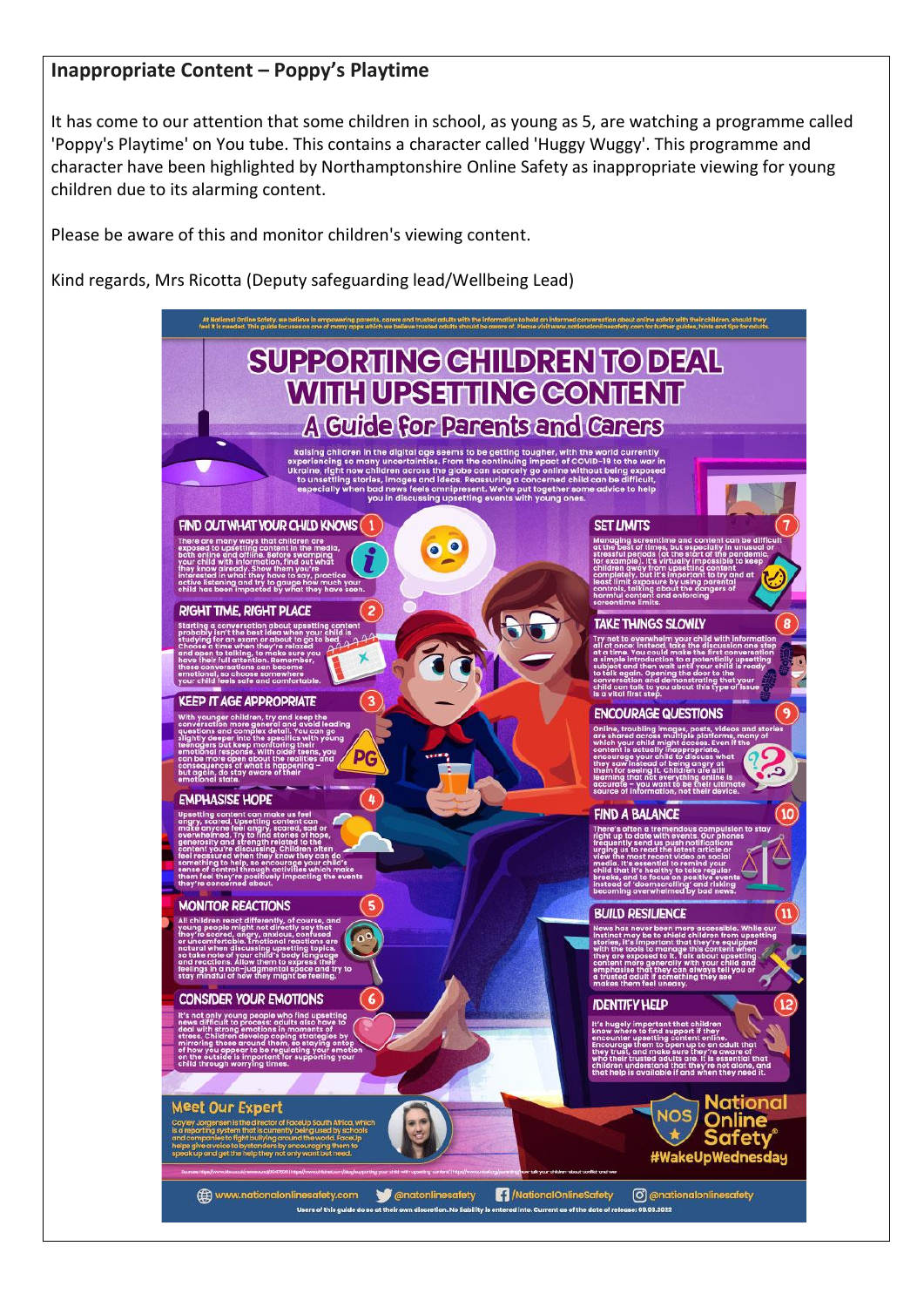# **Parking**

This week, parking has once again been highlighted.

Hemery Way seems to be blocked most days which is resulting with staff struggling to pass but also parents who have parked sensibly, being wrongly accused by residents.

Please be mindful of this when parking. The weather has warmed and walking an extra 50 meters should be seen as a pleasure not a chore.



| <b>Parking on site</b>                                                                                                                                                                                                                                                                                                                                                                                                                                                                                                                                                                                  |
|---------------------------------------------------------------------------------------------------------------------------------------------------------------------------------------------------------------------------------------------------------------------------------------------------------------------------------------------------------------------------------------------------------------------------------------------------------------------------------------------------------------------------------------------------------------------------------------------------------|
| We have some parents/carers with valid reasons to park on site daily.<br>If you need to drive onto site please contact the school prior to doing so.<br>Those offenders who are 'tailgating' or 'taking a chance' on driving down<br>whilst the gates remain open please expect to be challenged.<br>We have asked for them to be re-programmed and are looking at installing<br>CCTV to further monitor the use of our gates. Mr Luke Johnson, our site<br>supervisor, will be helping to monitor the main car gate whilst I welcome<br>children and families on the playgrounds over the coming weeks |
| <b>School Dinners</b>                                                                                                                                                                                                                                                                                                                                                                                                                                                                                                                                                                                   |
| Lunch Staff have asked if Parents/Carers could please let children know<br>what they will be having for school dinners each week. This would be very<br>much appreciated, as they are finding an increasing number of children<br>confused by what they have ordered, and some even refusing to eat,<br>believing they have the wrong meal.<br>Thank you for your support with this.                                                                                                                                                                                                                    |
| <b>Good Luck!</b>                                                                                                                                                                                                                                                                                                                                                                                                                                                                                                                                                                                       |
| This weekend Oliver, Darcey and Harriet are participating in the National<br>Cross Country Finals. The race, at Market Harborough Showground, will be<br>challenging, with age appropriate distances.<br>I'm sure you will all join me in wishing them the very best of luck.<br>We are all so extremely proud of you all!                                                                                                                                                                                                                                                                              |
| <b>Casual Mid-Day Supervisor Wanted</b>                                                                                                                                                                                                                                                                                                                                                                                                                                                                                                                                                                 |
| We are seeking a Casual Midday Supervisor to join our team.                                                                                                                                                                                                                                                                                                                                                                                                                                                                                                                                             |
|                                                                                                                                                                                                                                                                                                                                                                                                                                                                                                                                                                                                         |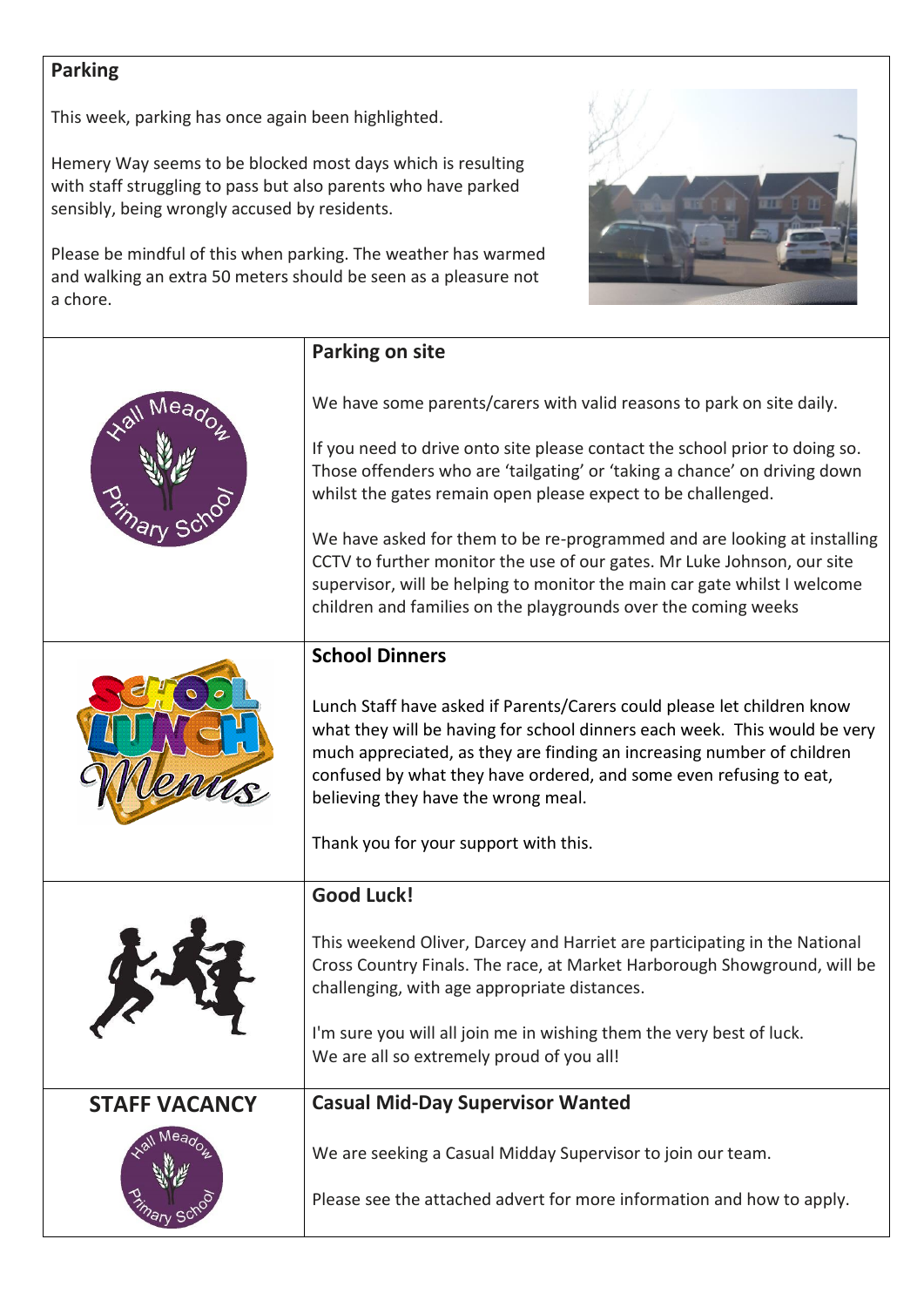## **PACT - UPCOMING EVENTS AND INFORMATION**

## **Queen's Jubilee Commemorative Gifts**

Thank you for the orders we have already received. Could we please ask that all remaining orders are in by Wednesday 30<sup>th</sup> March.

## **Easter Egg Raffle**

PACT will be selling tickets for the Easter Egg Raffle from Monday - Thursday next week on the playground, after school. Tickets are £1 each. The draw will take place on the last day of term. The funds raised from this will go towards the Year 6 leaver's gifts.

## **Spring Disco**

Our Spring Disco will be held on Thursday 31<sup>st</sup> March. Tickets must be ordered by Monday 28th, either return the paper slip or purchase via the PTA Events system: <http://www.pta-events.co.uk/hallmeadowspact>

# **School Lottery**

Our first draw takes place on Saturday 2<sup>nd</sup> April. There's still time to enter at: [https://www.yourschoollottery.co.uk/lottery/school/hall-meadow](https://www.yourschoollottery.co.uk/lottery/school/hall-meadow-primary-school)[primary-school](https://www.yourschoollottery.co.uk/lottery/school/hall-meadow-primary-school) Good luck!

# **Mary's Kettering Cuppa & Chatter**

Mary, our lunchtime supervisor, would like to welcome you to a group for adults with visible and hidden disabilities.

Please see the attached flyer for further details.

# **This Week's Stars are:**

**Iris** - Leo **Demeter** - Charlie **Apollo** - Elena **Poseidon** - Ella **Athena** - Joseph **Ares** - Eva **Zeus** - Taylor-Storm



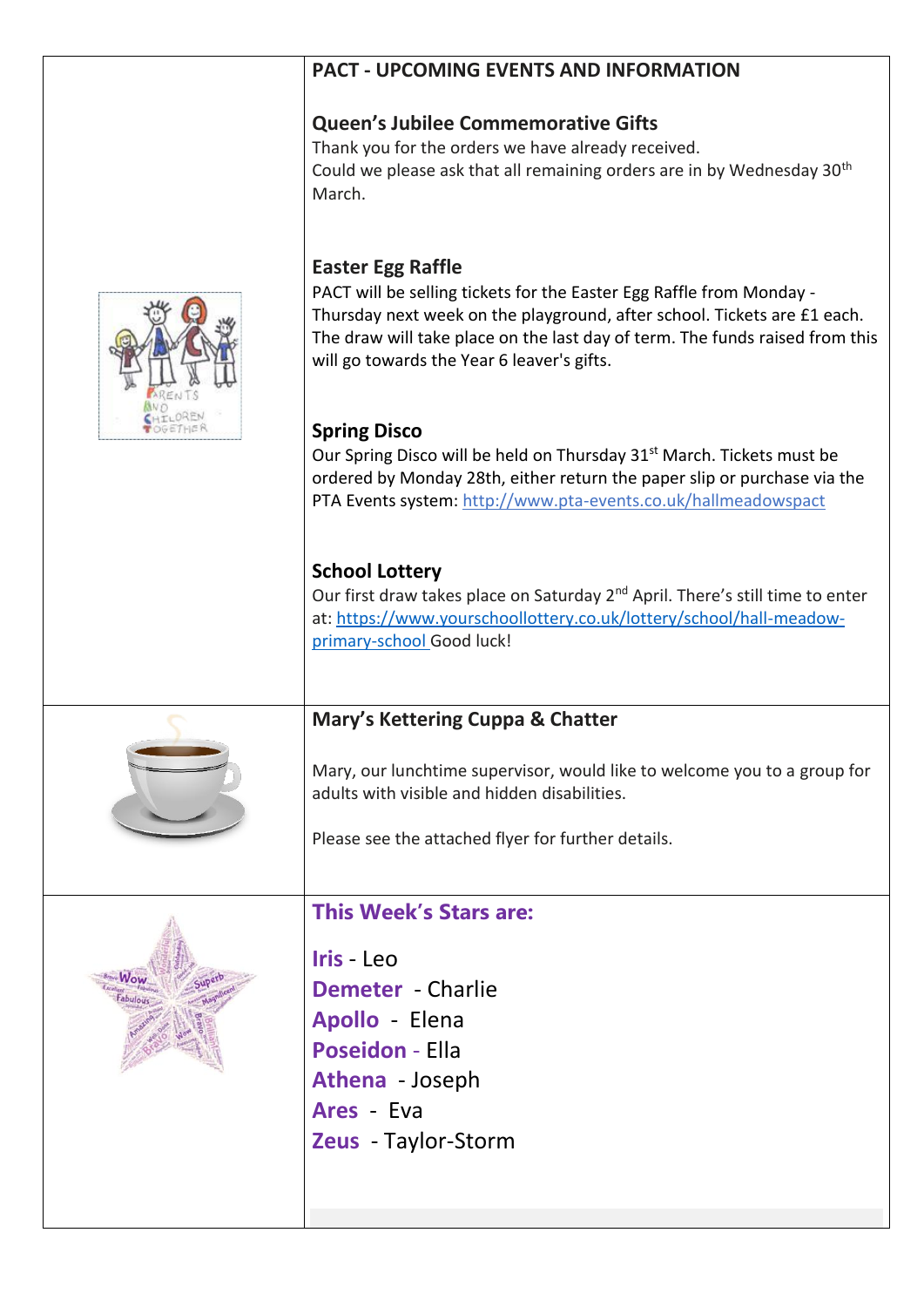|                                                                                                                                                                                      | <b>Tweet of the week!</b>                                                                                                                                                                                                               |
|--------------------------------------------------------------------------------------------------------------------------------------------------------------------------------------|-----------------------------------------------------------------------------------------------------------------------------------------------------------------------------------------------------------------------------------------|
| Whole school - @primary_hall<br>Iris - @HMIris2<br>Demeter - @DemeterHm<br>Apollo - @HmApollo<br>Poseidon - @HmPoseidon<br>Athena - @HMAthena6<br>Ares - @HMAres2<br>Zeus - @hm_zeus | Hall Meadow Primary School @primary_hall · Mar 21<br>Odd socks for #WorldDownSyndromeDay @InMAT<br>Raising awareness for those with 3 of chromosome 21 including our much<br>loved pupil, friend and all round cool dude in our school! |
|                                                                                                                                                                                      | <b>DATES FOR DIARY!</b>                                                                                                                                                                                                                 |
|                                                                                                                                                                                      | <b>March</b>                                                                                                                                                                                                                            |
|                                                                                                                                                                                      | 28 <sup>th</sup> Mar - M&M Productions Jungle Book                                                                                                                                                                                      |
| Dates for                                                                                                                                                                            | 29 <sup>th</sup> Mar - Tennis Taster Session                                                                                                                                                                                            |
|                                                                                                                                                                                      | 29th Mar - Visit from NMPAT Strings Quartet Team                                                                                                                                                                                        |
|                                                                                                                                                                                      | 30 <sup>th</sup> Mar - Apollo Class Assembly                                                                                                                                                                                            |
|                                                                                                                                                                                      | 31 <sup>ST</sup> Mar - PACT Spring Disco                                                                                                                                                                                                |
|                                                                                                                                                                                      | <b>April</b>                                                                                                                                                                                                                            |
|                                                                                                                                                                                      | 26 <sup>th</sup> April - Reception and Year 6 Health Screening                                                                                                                                                                          |
|                                                                                                                                                                                      | 28 <sup>th</sup> April - PACT Cake Sale                                                                                                                                                                                                 |
|                                                                                                                                                                                      |                                                                                                                                                                                                                                         |